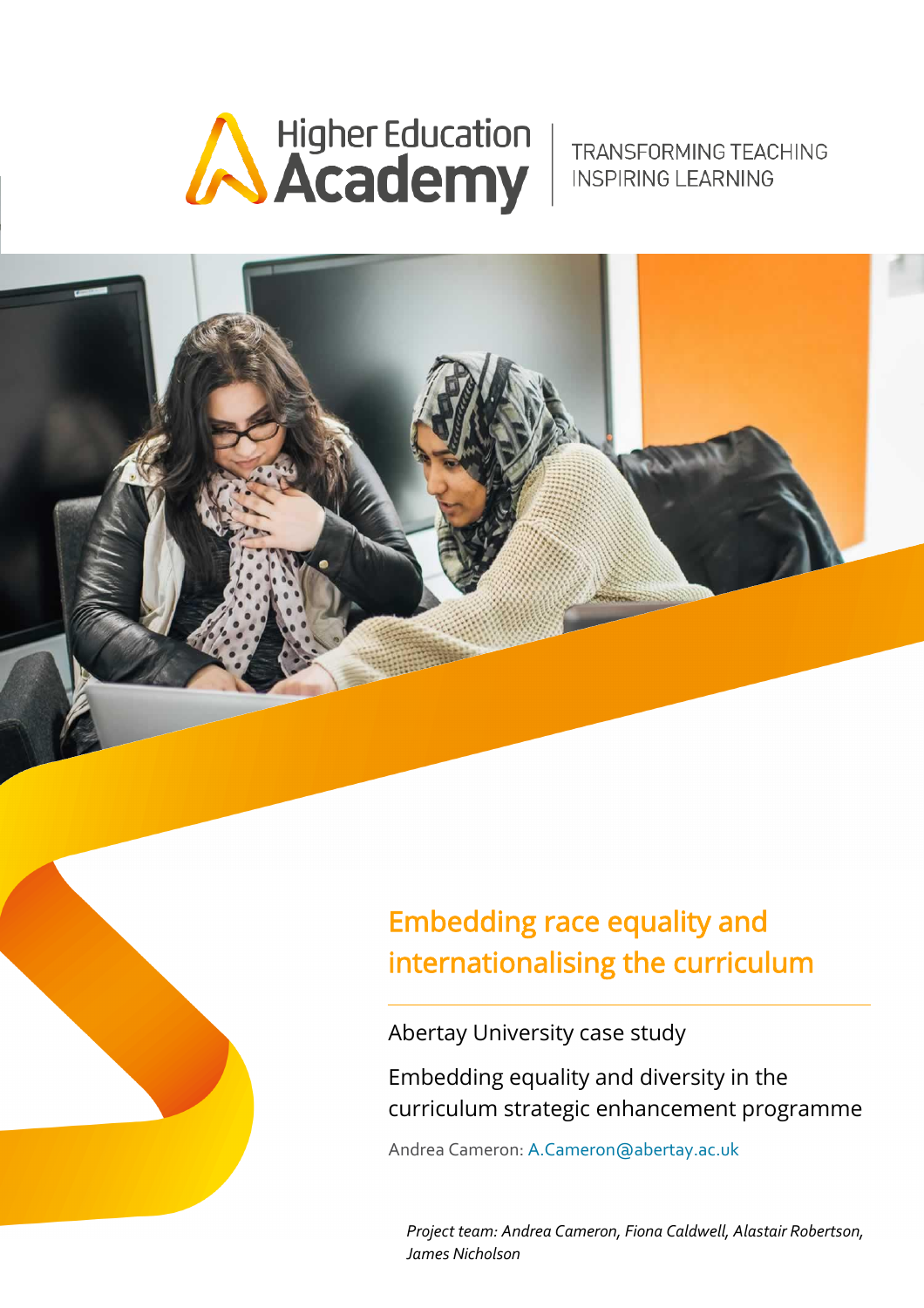#### **Contents**

| Section            | Page |
|--------------------|------|
| 1. Introduction    | 3    |
| 2. Implementation  | 5    |
| 3. Impact          | 7    |
| 4. Lessons learned | 7    |
| 5. Next steps      | 8    |
| 6. Key messages    | 8    |
| 7. References      | 9    |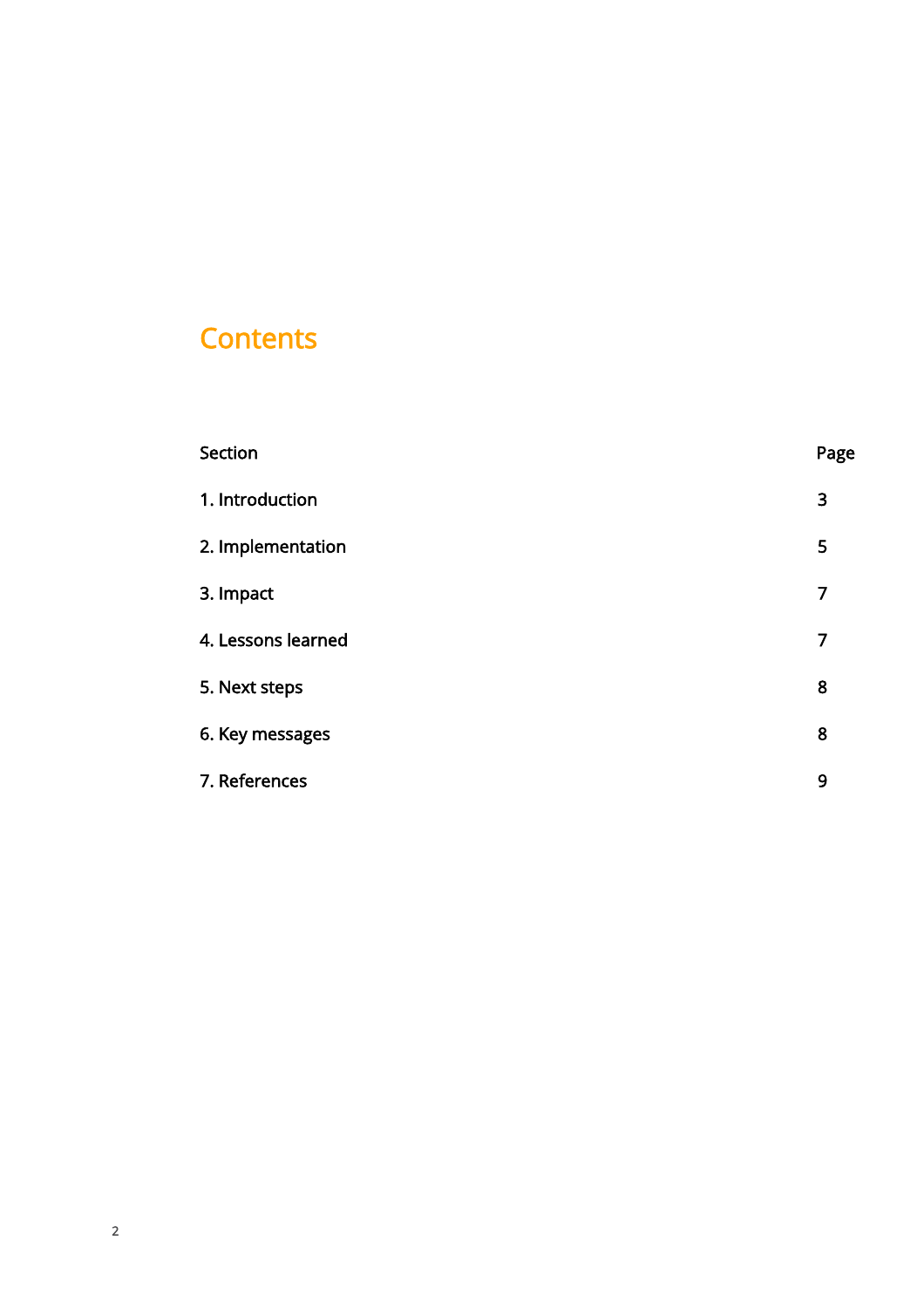### <span id="page-2-0"></span>1. Introduction

Many universities have the concept of citizenship as a feature of their graduate attributes (Hounsell, 2011). Further, the desire to develop tolerant, engaged, supportive student communities who have the capacity to challenge non-inclusive attitudes and behaviours sits as a core mission of university education. However, diversifying the curriculum may require practitioners to reflect on and confront their own disciplinary context in terms of its cultural history and breadth of perspective (Darlington, 2008). "Colour-blind" education may compound school experiences, limit knowledge and reproduce existing practice (Flintoff, Dowling and Fitzgerald, 2015), and in an environment such as the featured university, which is not very ethnically diverse in its staff or student population, we need to consider how we are preparing students for the multicultural world that may await them after graduation.

Abertay University is a modern Scottish university comprising just over 4,000 students, of whom 80% are Scottish. Only 3% of the student body are from overseas and 11% from Europe. However, 60 nationalities are represented within the student body. Abertay recruits more than 60% of its student body from the local region, which has a low level of ethnic diversity: the BME population for Dundee City is 6% (DCC, 2015) and is much lower in the neighbouring local authorities. The student population mirrors this statistic with 6% of enrolled students identifying as BME; the proportion of academic staff identifying as such is higher at 9.2%. While both figures are above the national average, in terms of actual numbers this is low. A small proportion of the student body participate in exchanges (Table 1), with programme structures and cost (loss of earnings) perceived to be barriers to this form of mobility. Lack of diversity in the university community coupled with limited uptake of exchange opportunities means that student exposure to a range of cultural contexts may be restricted. This has the potential to hamper the development of global citizenship. The embedding of equality and diversity in the curriculum – or, in the case of Abertay, more specifically race and internationalisation – is one way in which this can be addressed.

Further, during the 2015-16 academic session, Abertay University undertook wholesale reformation of its curricula as part of a revised approach to teaching and learning. Objectives included explicit representation of equality and diversity within our programmes of study, increased visibility of internationalism in student learning resources, and increased opportunity for student mobility. This aligned with the university's strategic aim that exposure to an Abertay education would "expand horizons". Therefore, participating in the Higher Education Academy Scotland's embedding equality and diversity in the curriculum strategic enhancement programme (EEDC SEP) was timely.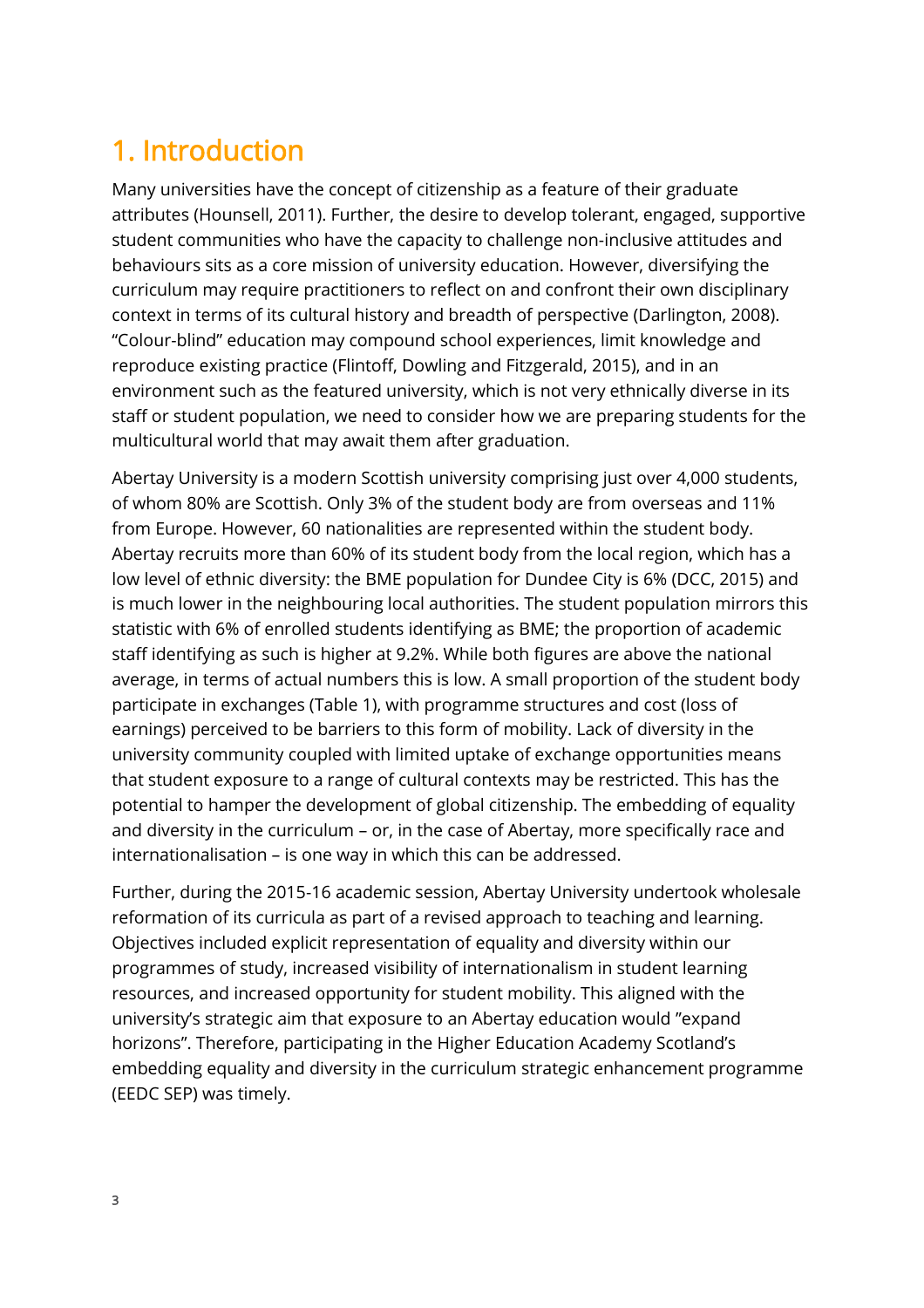TABLE 1: NUMBER OF STUDENTS (% STUDENT BODY) PARTICIPATING IN STUDY / WORK ABROAD EXCHANGE OPPORTUNITIES

| Number of<br><b>Academic</b><br>students (%)<br>session |    | Place of origin |          |                   | Number of<br><b>BME</b> students |   |
|---------------------------------------------------------|----|-----------------|----------|-------------------|----------------------------------|---|
|                                                         |    |                 | Scotland | Europe            | Other                            |   |
| 2012-13                                                 | 8  | $(0.2\%)$       |          |                   |                                  |   |
| 2013-14                                                 | 28 | (0.7%)          |          |                   |                                  |   |
| 2014-15                                                 | 15 | $(0.4\%)$       |          |                   |                                  |   |
| 2015-16                                                 | 23 | $(0.6\%)$       | 10       | $12 \overline{ }$ |                                  | 2 |
| 2016-17                                                 | 24 | $(0.6\%)$       | 14       | 10                | 0                                |   |

Abertay had also been one of the first universities in Scotland to produce a statement of graduate attributes and as part of the new teaching and learning strategy these were refreshed (Figure 1).

The requisite reorganisation of learning resources because of curriculum reformation provided staff with an opportunity to reflect on how they would foster the new attributes through their curricula. Evaluation of the current state, pre-reformation, revealed that issues pertaining to race equality were approached in a rather piecemeal fashion and that there were no explicit statements on how to explore understanding in this area.



FIGURE 1: REVISED ABERTAY GRADUATE ATTRIBUTES FOR USE FROM 2015-16 SESSION ONWARDS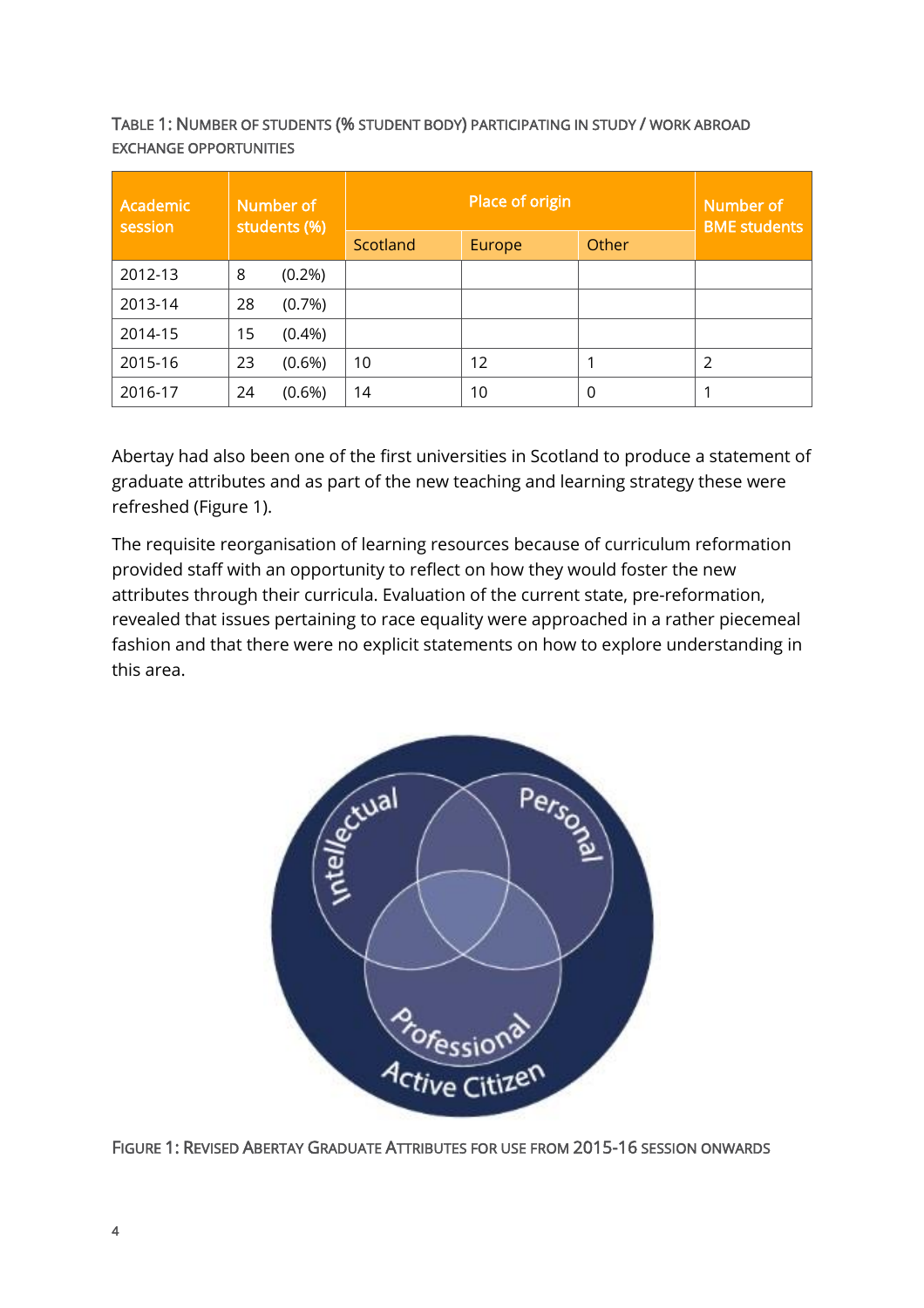Consequently, the initial aims of Abertay's EEDC SEP project were to:

- develop a strategy for embedding race equality in the curricula of all subject disciplines;
- identify and disseminate good practice;
- teach curricula that reflect the cultural diversity that staff and students do, and will, live and work in;
- use this work to complement strategies to internationalise the curriculum.

#### <span id="page-4-0"></span>2. Implementation

A preliminary scoping exercise by the project team revealed:

- pockets of good practice dependent on subject discipline;
- a sense from some staff that "we already do all of this" (investigation revealed this to be unsubstantiated);
- blind spots, e.g. an unfounded belief that students were being exposed to a multicultural range of theorists within some disciplines;
- sensitivities, e.g. concerns about causing offence;
- limited diversity of the current population potentially limiting cultural exposure in the classroom;
- opportunities for student mobility but some underutilisation.

Reflecting on these outcomes, the project team recognised that there needed to be specific focus on institutional readiness to deliver a diverse curriculum and some reexamination of student mobility prospects.

Consequently, the team revised the original project objectives to:

- develop continuing professional development (CPD) activity for staff to enable the delivery of an inclusive pedagogy;
- provide staff development opportunities that will foster the 4Cs: confidence, capability, competence, capacity (Figure 2);
- examine student mobility and employability pre- and post-graduation;
- > evaluate the student experience.

The key lesson learned from the scoping exercise was the varying ranges of competence, confidence, capacity and capability (the 4Cs) within teaching staff regarding race equality in the curriculum. Accordingly, staff development became a central focus of the project. The university's Teaching and Learning Enhancement (TLE) team run monthly workshops / seminars for staff, as well as hosting the Postgraduate Certificate in Higher Education Teaching programme that confers Fellowship of the Higher Education Academy on completion. The TLE team have also developed an online repository of resources (NetTLE).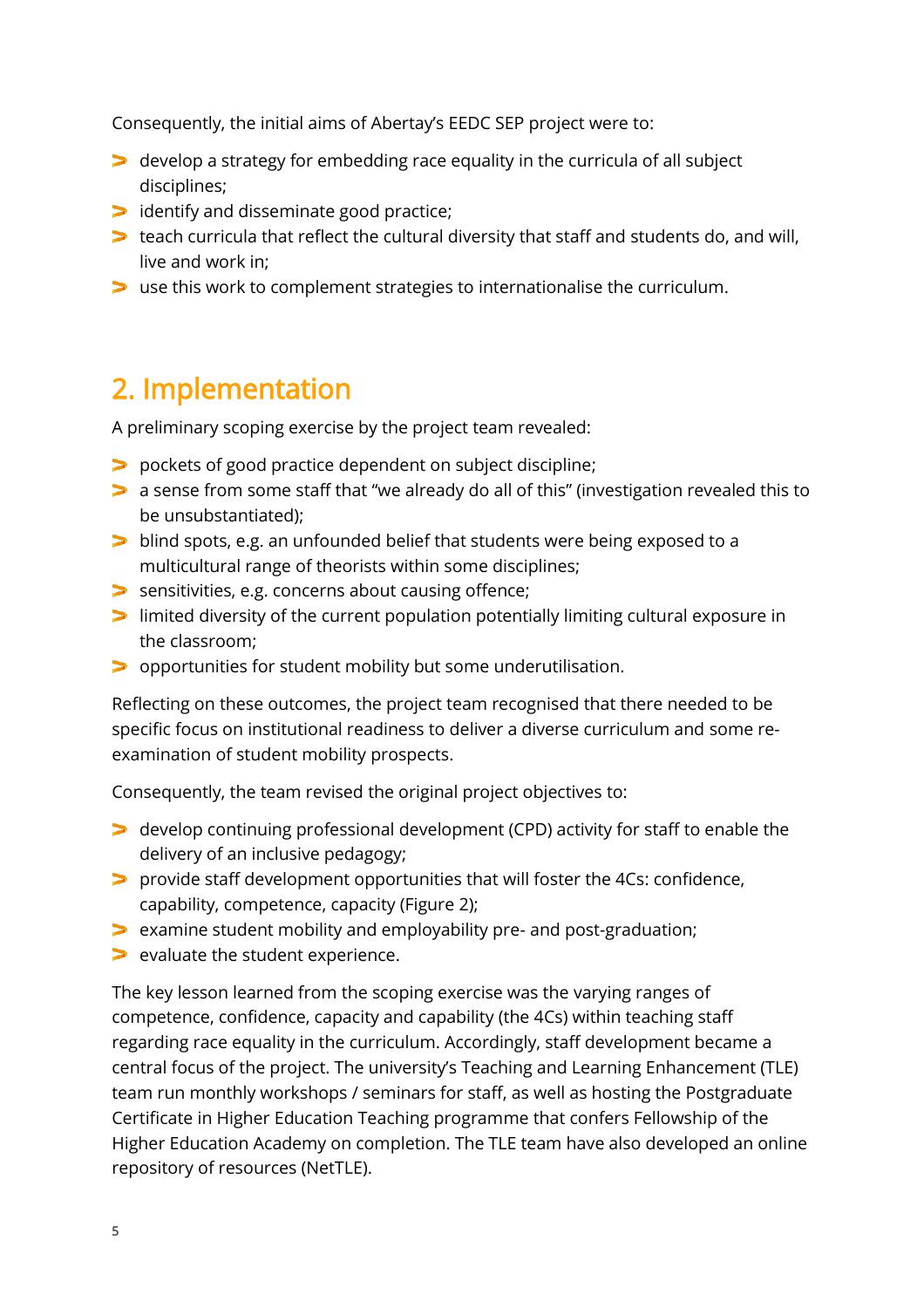

FIGURE 2: THE 4CS – KEY STAFF DEVELOPMENT ASPECTS OF THE ABERTAY EEDC SEP PROJECT

In partnership with our Human Resource Department, a range of CPD activities were identified that could be rolled out in either face-to-face or virtual formats. To date, staff have had the opportunity to engage with unconscious bias training, effective communication workshops, and inclusive teaching and learning seminars. More of these are planned, some of which will be co-produced by staff and students and will specifically focus on race equality and internationalising the curriculum.

The university is currently recruiting staff and student 'Lead Voices' to represent the range of protected characteristics. The project team plans to use this network as well as discipline-based champions, and internal case studies of good practice, to progress the 4Cs. The NetTLE site will be used as a location for internal and external EEDC resources to foster understanding, and develop, enhance and hopefully evidence excellence (the four levels integral to the EEDC Standard that HEA Scotland are developing for programmes of study). The university has also recently implemented a series of mentorship programmes (e.g. early career research mentors, Lead Voice mentors for equality champions, Aurora programme mentors and HEA Fellowship mentors). By incorporating race equality and internationalising the curriculum into these mentorship roles, it is anticipated that this will be another medium through which the 4Cs can be developed.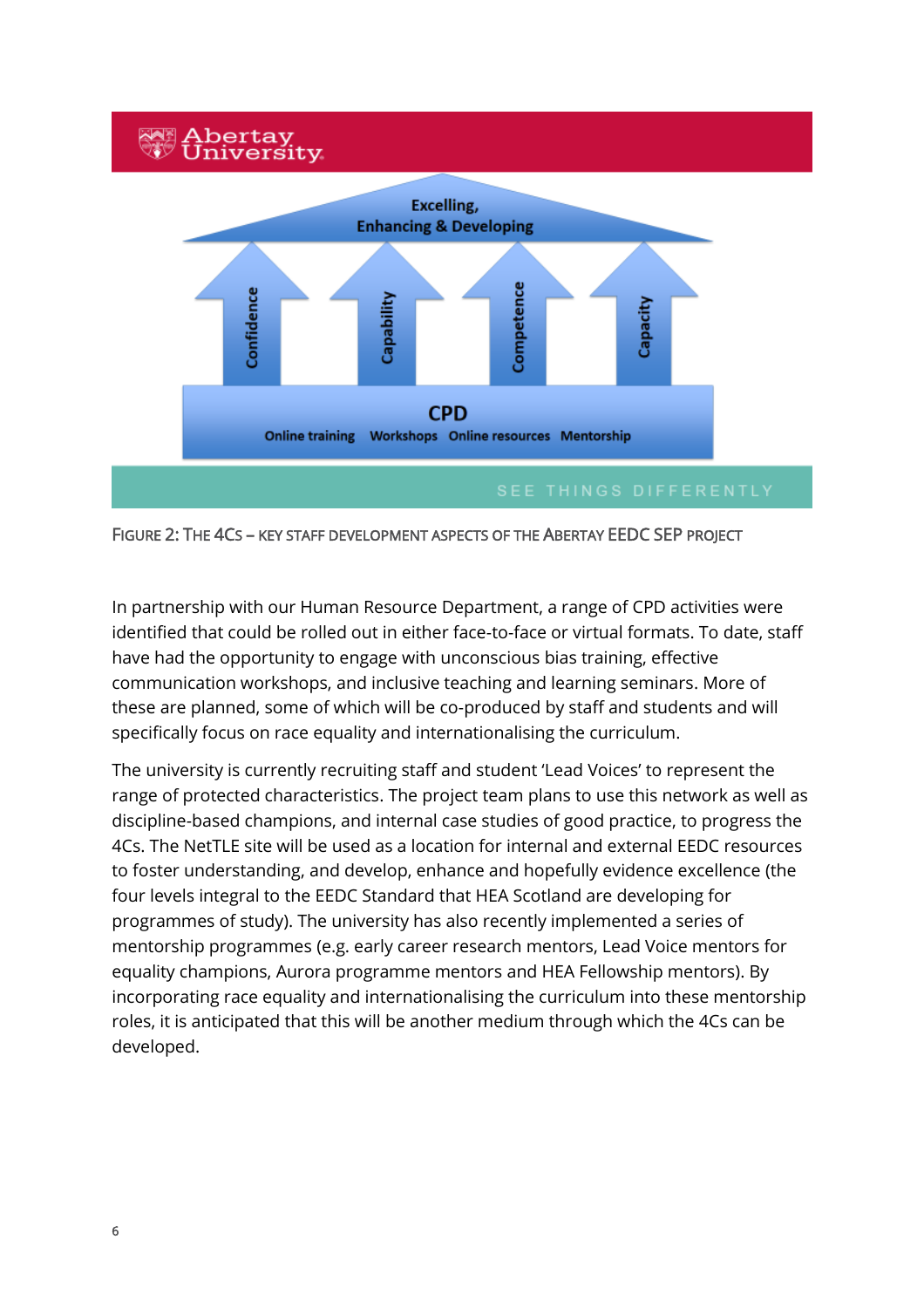### <span id="page-6-0"></span>3. Impact

In November 2016, Abertay University was the first Scottish Higher Education Institution to be awarded the Equality Challenge Unit's (ECU) Race Equality Charter Mark (RECM). Feedback from the ECU revealed that the embedding equality and diversity in the curriculum section had been a real strength of the submission. The scoping exercise conducted for this EEDC SEP project enabled the authors of the RECM document to coherently articulate current good practice as well as to identify what further activity was needed. The accompanying RECM action plan aligned with this EEDC project's development work.

Further evidence of impact will be explored during the 2017-18 academic session when an internal institutional review of the revised curricula will take place. The programme specification template requires academic staff to articulate how equality and diversity is being embedded within their curriculum. This review will facilitate a comparison with statements made during the 2015-16 curriculum reformation and will also provide an opportunity to identify good practice which can be showcased on the NetTLE site. NetTLE is currently an internal resource; however, ongoing website developments mean that in the future this will become externally accessible allowing for broader engagement with concurrent communities of practice.

Finally, focus groups examining experiences relating to race equality took place with students during the 2014-15 session in preparation for our first RECM submission. Focus groups will re-run in the 2017-18 session and output will be compared with the original data to explore whether changes in curricula activities and pedagogies have impacted on student experience.

#### <span id="page-6-1"></span>4. Lessons learned

The project team had not anticipated that they would need to revise their initial objectives and that developing the 4Cs would be an integral means of advancing our EEDC SEP ambitions. It became evident in early phases of the project that some staff felt that they were "walking on eggshells" in trying to broach race equality in the curriculum and consequently one of the employed tactics to deal with this was avoidance. Others when asked about race equality in their curriculum stated: "We already do this"; however, further analysis of what was being done revealed, in some cases, a quite superficial approach.

The project team were also met by resistance from some staff members who oppose advancement of the equality agenda in higher education; and there were some staff who perceived that we were interfering in their disciplinary area: "We know what's best for our discipline." Hence, a key lesson has been that in order to embed race equality within the curriculum there is a requirement to engage staff and ensure that they are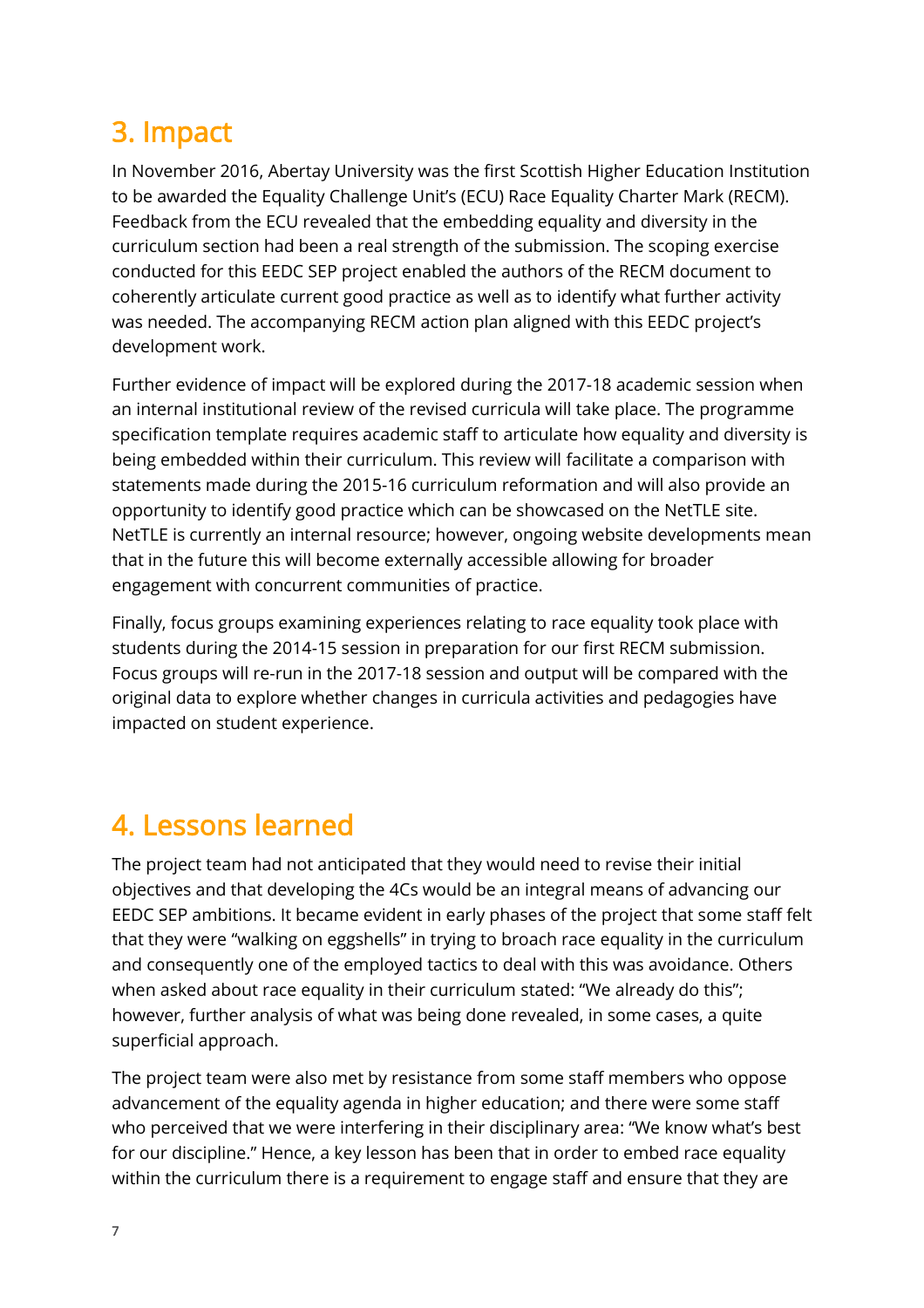ready and willing to diversify their learning activities. It was this realisation that led the project team to create a suite of development opportunities to increase staff confidence, capability, competence and capacity (the 4Cs).

It also became evident that while there were varying levels of confidence among staff, there were also some very good examples of existing practice and these available resources could be used to guide, develop, support and mentor others. Therefore, harnessing the influence of current champions of race equality has been another useful lesson for the project team.

#### <span id="page-7-0"></span>5. Next steps

Engaging in the EEDC SEP has allowed the project team, as part of a broader reformation of teaching and learning, to begin their journey of diversifying the curriculum. Needs and priorities for both the short- and long term have been identified and accordingly the next steps are to:

- gather and publish the resources (internal and external) on the NetTLE online site;
- identify and roll out a programme of training (face-to-face and online);
- recruit and provide a programme of activity for the champions and mentors;
- in 2017-18, conduct an internal institutional review of the revised curricula, and host a series of student focus groups capturing experiences of race equality in the curriculum;
- provide opportunities for programme leaders to work with the university's international office in order to identify and promote in-curricula student mobility opportunities.

The aim would be that by 2021 every member of a programme team can articulate where race equality is being embedded in their curriculum and can express confidence in their capacity to deliver learning activities in this domain. It is hoped that exposure to broader cultural contexts will develop curiosity in both our students and graduates and that we will witness more student and alumni mobility.

#### <span id="page-7-1"></span>6. Key messages

In order that we action the definition of inclusivity provided by Abertay (cited in Wray (2013)):

> to move beyond an understanding of inclusion as being an issue for specific groups of students, or a focus for staff with a special interest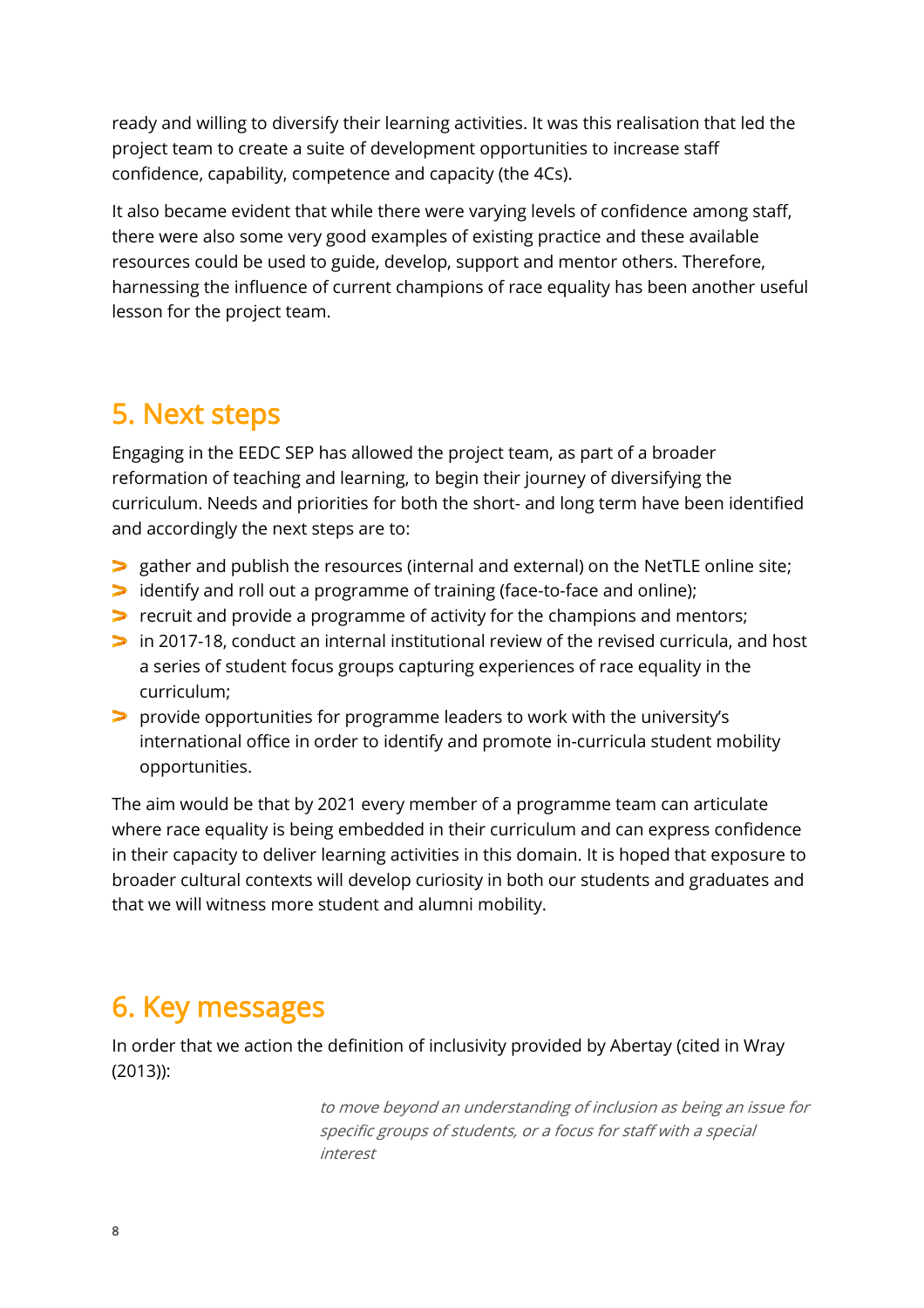we need to use our champions and those already doing good work as mentors and agents of, and for, change. Darlington (2008) and Flintoff, Dowling and Fitzgerald (2015) acknowledge that changing practice can be challenging as it requires individuals to reflect on the diversity of the traditional theorists associated with their discipline and consider whether a monochrome and culturally limiting view is being represented. It is hoped that enhancing the capacity of programme teams to embed matters of race equality in the curriculum will increase student mobility pre- and post-graduation, and enable our students to operate in diverse and multicultural contexts.

## <span id="page-8-0"></span>7. References

Darlington, M. (2008) Contrasting views: embedding cultural diversity in the FE Art and Design curriculum. Journal of Further and Higher Education, 32 (3), 263-274.

Dundee City Council (DCC) (2015) About Dundee. Dundee Partnership: DCC KL/8/15.

Flintoff, A., Dowling, F. and Fitzgerald, H. (2015) Working through whiteness, race and (anti) racism in physical education teacher education. Physical Education and Sport Pedagogy, 20 (5), 559-570.

Hounsell, D. (2011) *Graduates for the 21<sup>st</sup> Century: Integrating the Enhancement* Themes – Institutional Activities. Glasgow: QAA Scotland (QAA 417 11/11).

Wray, M. (2013) Developing an inclusive culture in higher education: final report. York: Higher Education Academy.